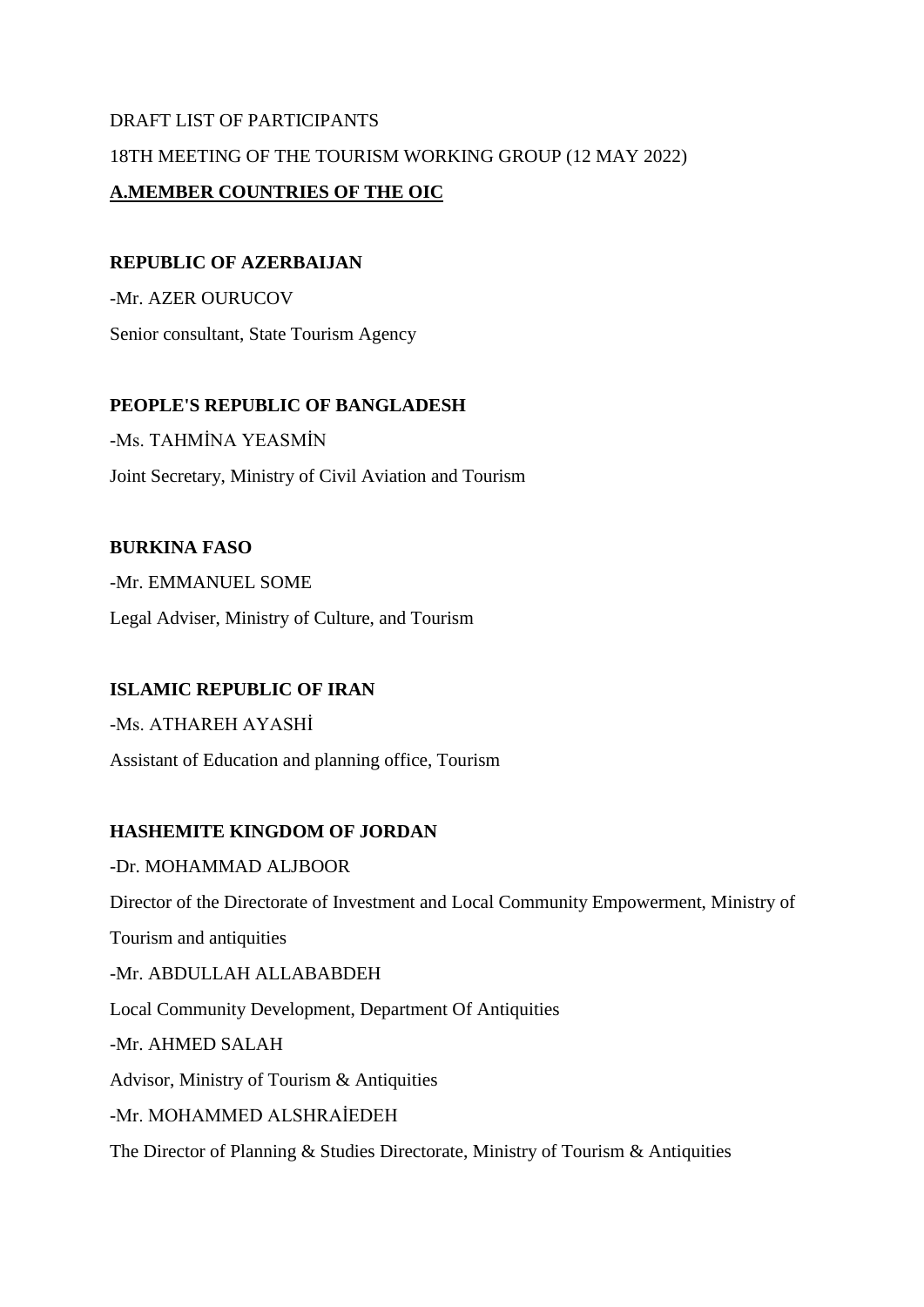-Ms. MARYAM IBRAHİM Head of MEGA JORDAN, Department of Antiquities -Ms. NİSREEN EİD ADİ HR Officer, Department of Antiquities (DOA)

#### **MALAYSIA**

-Mr. JAYAPPRAGAS MUTHUVEEROO

Senior Principal Assistant Director, Ministry of Tourism, Arts and Culture Malaysia

-Ms. SİTISARAH HUSSİN

Senior Executive, Islamic Tourism Centre

-Mr. LIONEL HARITH SEBASTIAN DARAUP

Assistant Secretary, Ministry of Tourism, Arts and Culture Malaysia

# **REPUBLIC OF MALDIVES**

-Mr. IBRAHIMRASHEED ABOOBAKURU State Minister of Tourism, Ministry of Tourism -Mr. IBRAHİM FARHAD Senior Policy Director, Ministry of Tourism,

# **FEDERAL REPUBLIC OF NIGERIA**

-Mr. ZAYYAD ABDUSSALAM Minister/Coordinator of all COMCEC activities in the Embassy, Embassy of Nigeria, Ankara, **Turkey** -Ms. AMİNA MOHAMMEDAKAN Second Secretary/ Economic desk officer, Embassy of Nigeria, Ankara, Turkey -Mr. ALIYU ABANA MUSA Expert, Federal Ministry of Information and Culture -Ms. EUCHARIA ORAKWE

Expert, Federal Ministry of Information and Culture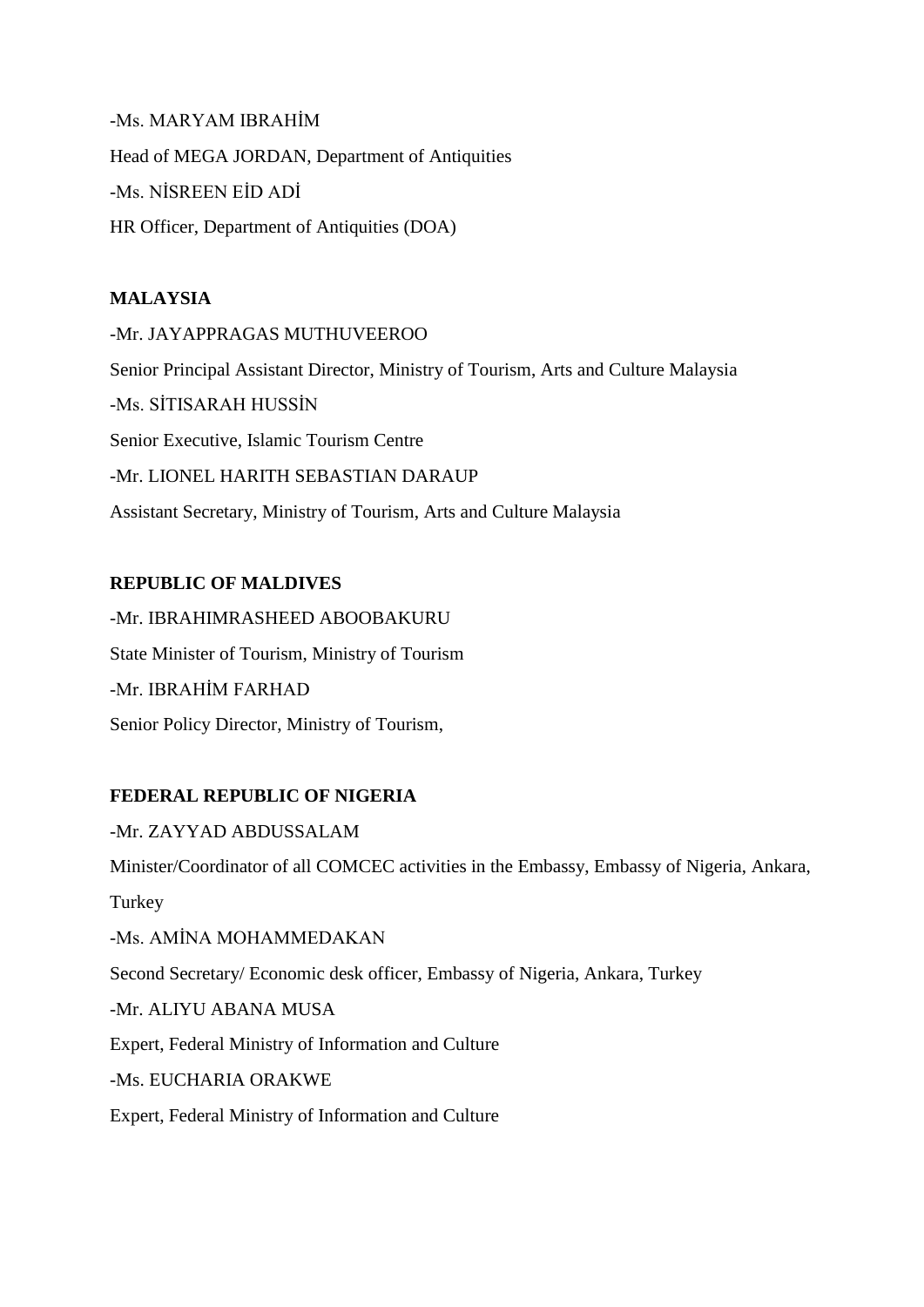#### **KINGDOM OF SAUDI ARABIA**

-Mr. KHALED ALZAHRANI

Head of Joint Committees, Ministry of Tourism

#### **REPUBLIC OF SIERRA LEONE**

-Mr. CLAUDE FATORM BUNDUSAMA Senior Tourist Guide, Ministry of Tourism and Cultural Affairs -Mr. MOHAMED JALLOH Director of Tourism, Ministry of Tourism and Cultural Affairs

#### **REPUBLIC OF TOGO**

-Ms. ASSINGUIME MAFISSA Point Focal COMCEC/ Ministry of Tourism and Cultural Affairs

#### **REPUBLIC OF TUNISIA**

-Mr. YAHİA CHAOUACHI General Director, Ministry of Tourism

#### **REPUBLIC OF TURKEY**

-Ms. BAŞAK ÖNSAL DEMİR Multilateral Relations / Coordinator, Ministry of Culture and Tourism -Mr. BAHATTİN DOĞANAY Expert, Ministry of Culture and Tourism -Mr. FARUK ÇUBUKÇU Expert, Ministry of Culture and Tourism -Ms. BERNA TEZCAN Expert, Ministry of Culture and Tourism -Mr. İREM AHİ SEYHAN Expert, Union of Chambers and Commodity Exchanges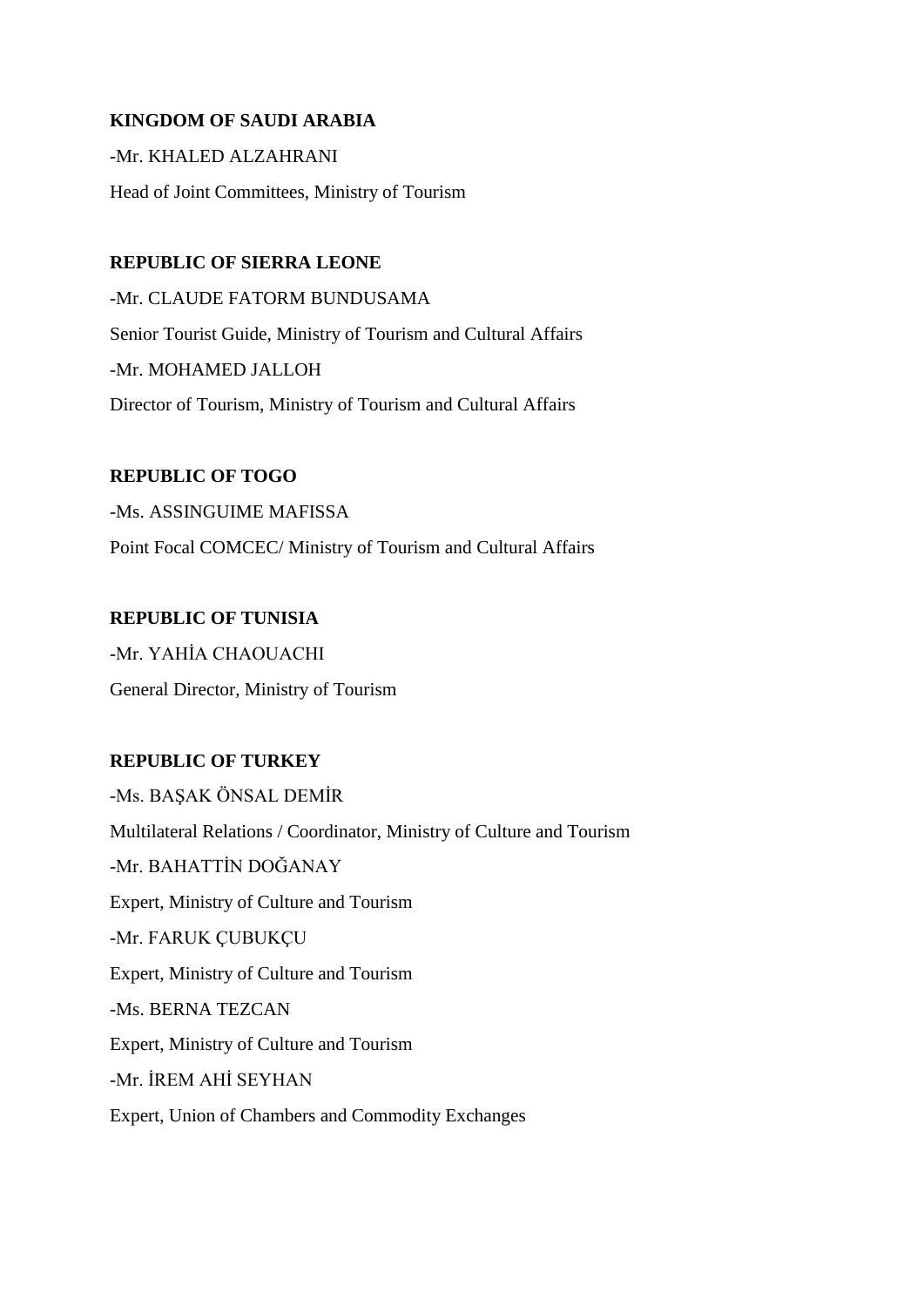# **B.THE OIC SUBSIDIARY ORGANS**

#### **ISLAMIC CENTER FOR DEVELOPMENT OF TRADE (ICDT)**

-Ms. KADIATOU DIALLO Head of Department, ICDT

# **STATISTICAL, ECONOMIC, SOCIAL RESEARCH AND TRAINING CENTER FOR ISLAMIC COUNTRIES (SESRIC)** -Dr. CEM TİNTİN Senior Researcher, SESRIC -Mr. SEYIDTAHIR MAHMUD Researcher, SESRIC -Mr. THİERNO BALDE Assistant Project Officer, SESRIC

# **C.AFFILIATED ORGANS OF THE OIC**

# **STANDARDS AND METROLOGY INSTITUTE FOR ISLAMIC COUNTRIES (SMIIC)**

-Mr. IHSAN OVUT

Secretary General, SMIIC

#### **D.OIC STANDING COMMITTEES**

#### **INTERNATIONAL TRADE CENTER (ITC)**

-Ms. NURALYSSACORALİNE YUSSİN

Director, Research & Training, Islamic Tourism Centre

#### **E.COMCEC COORDINATION OFFICE**

-Mr. FATİH ÜNLÜ Director General, COMCEC Coordination Office